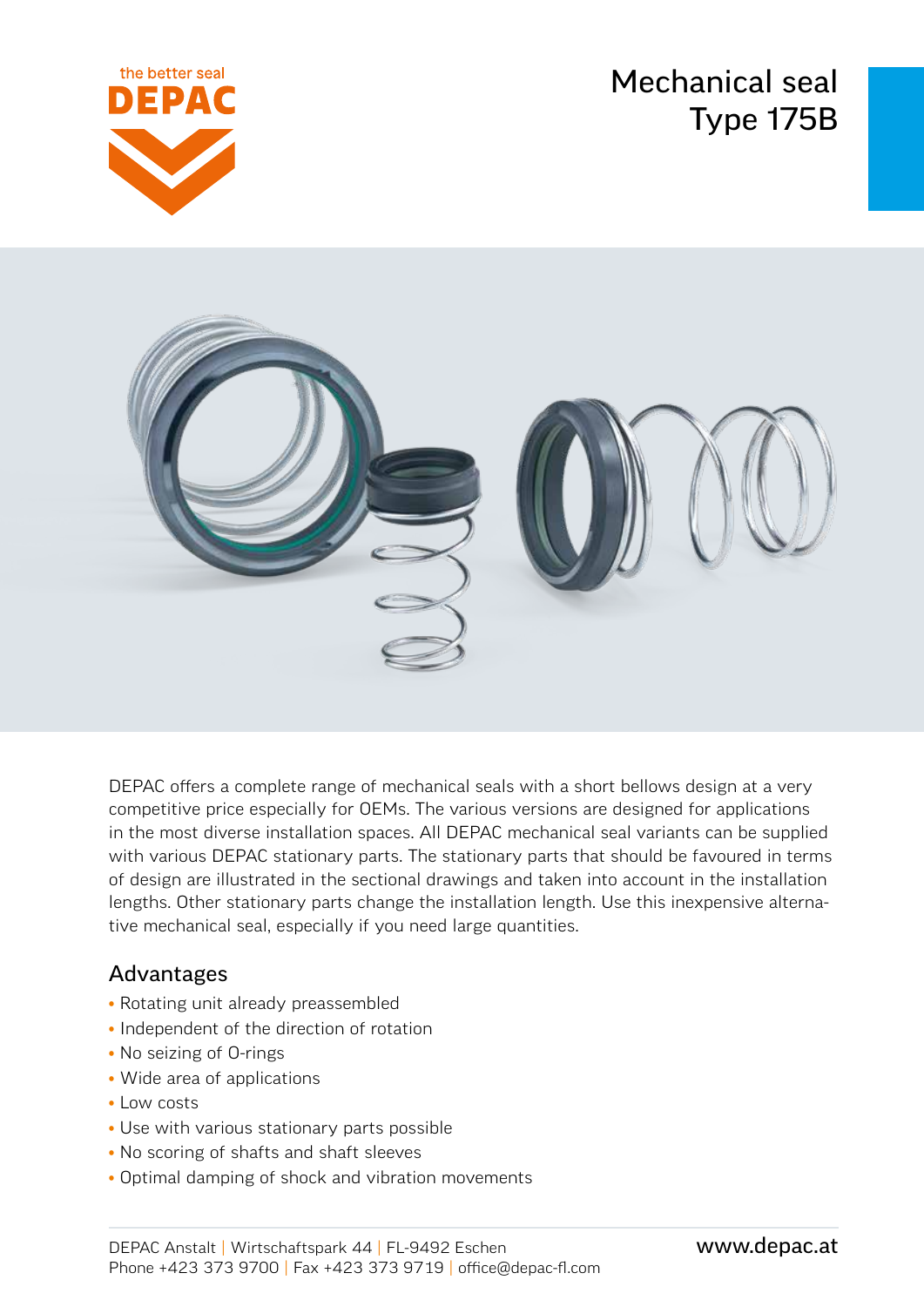# Mechanical seal Type 175B

# Technical specifications

### Area of application\*

| Pressure:      | up to 10 bar           |
|----------------|------------------------|
| Temperature:   | dependent on elastomer |
| Sliding speed: | up to $15 \text{ m/s}$ |

\* The maximum specifications for temperature, pressure and sliding speed apply in each case to independent higher operating conditions. However, this does not mean that the seal will function with all extreme conditions at the same time. If in doubt contact DEPAC.

#### Dimensions

Shaft diameter: 10 – 80 mm

Imperial and special sizes on enquiry

### Bill of materials

| Item       | Description         | Material         |  |  |
|------------|---------------------|------------------|--|--|
| 1.21       | <b>Bellows</b>      | FKM, NBR, EPDM   |  |  |
| 1.20, 1.22 | Angle ring          | 1.4301           |  |  |
| 2.1        | Dynamic seal face   | CA, SC, SSIC     |  |  |
| 5.1        | Spring              | 1.4310           |  |  |
| X*         | Stationary part DS6 | SC, SSIC, TC, CE |  |  |
| ۱ŕ         | Profile seal        | FKM. EPDM. PTFE  |  |  |

\* Not included in the scope of delivery!